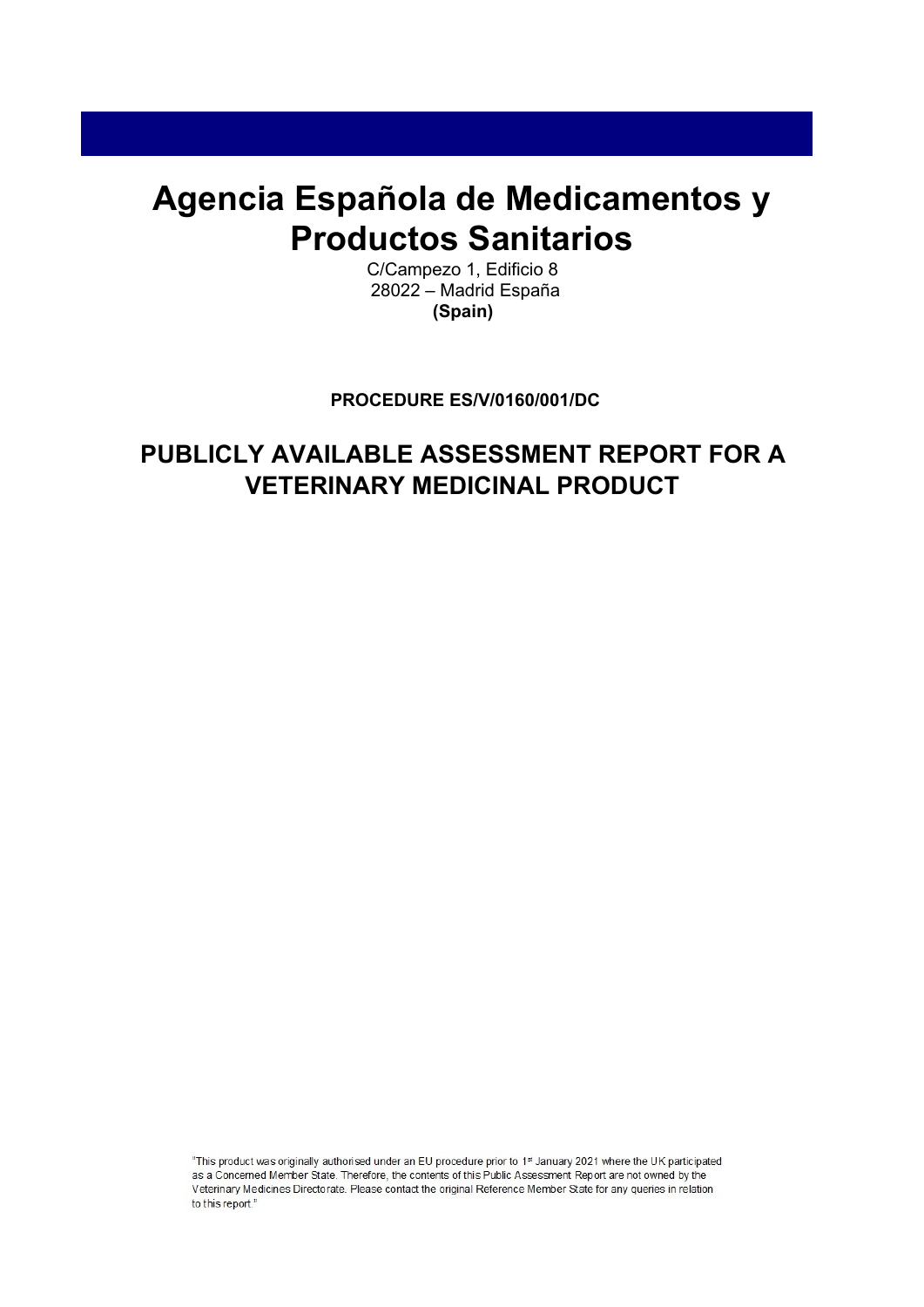

## **MODULE 1**

## **PRODUCT SUMMARY**

| <b>EU Procedure number</b>                      | ES/V/0160/001/DC                                                                                                                                                                                                                                                                                                                                                                                                                                                                                                                                                                                                                                                                     |
|-------------------------------------------------|--------------------------------------------------------------------------------------------------------------------------------------------------------------------------------------------------------------------------------------------------------------------------------------------------------------------------------------------------------------------------------------------------------------------------------------------------------------------------------------------------------------------------------------------------------------------------------------------------------------------------------------------------------------------------------------|
| Name,<br>strength<br>and<br>pharmaceutical form | KELAPROFEN 100 mg/ml solution for injection for<br>cattle, horses and pigs.                                                                                                                                                                                                                                                                                                                                                                                                                                                                                                                                                                                                          |
| Applicant                                       | KELA N.V., St. Lenaartseweg 48, 2320<br>Hoogstraten, Belgium.                                                                                                                                                                                                                                                                                                                                                                                                                                                                                                                                                                                                                        |
| Active substance(s)                             | Ketoprofen                                                                                                                                                                                                                                                                                                                                                                                                                                                                                                                                                                                                                                                                           |
| ATC Vet code                                    | QM01AE03                                                                                                                                                                                                                                                                                                                                                                                                                                                                                                                                                                                                                                                                             |
| <b>Target species</b>                           | Cattle, horses and pigs                                                                                                                                                                                                                                                                                                                                                                                                                                                                                                                                                                                                                                                              |
| Indication for use                              | Horse<br>the alleviation of inflammation and pain<br>associated with musculoskeletal disorders;<br>the alleviation of visceral pain associated with<br>colic.<br>Cattle the<br>supportive treatment of parturient<br>paresis associated with calving;<br>reducing the pyrexia and distress associated<br>with bacterial respiratory disease when used<br>in conjunction with antimicrobial therapy as<br>appropriate;<br>improving the recovery rate in acute clinical<br>mastitis, including acute<br>endotoxin<br>mastitis, caused by gram negative micro-<br>organisms, in conjunction with antimicrobial<br>therapy;<br>reducing oedema of the udder associated<br>with calving. |
|                                                 | Pigs<br>reducing the pyrexia and respiratory rate<br>associated with bacterial or viral respiratory<br>disease when used in conjunction with<br>antimicrobial therapy as appropriate;<br>the supportive treatment of Mastitis Metritis<br>Agalactia Syndrome in sows, in conjunction<br>with antimicrobial therapy as appropriate.                                                                                                                                                                                                                                                                                                                                                   |

"This product was originally authorised under an EU procedure prior to 1st January 2021 where the UK participated as a Concerned Member State. Therefore, the contents of this Public Assessment Report are not owned by the Veterinary Medicines Directorate. Please contact the original Reference Member State for any queries in relation to this report."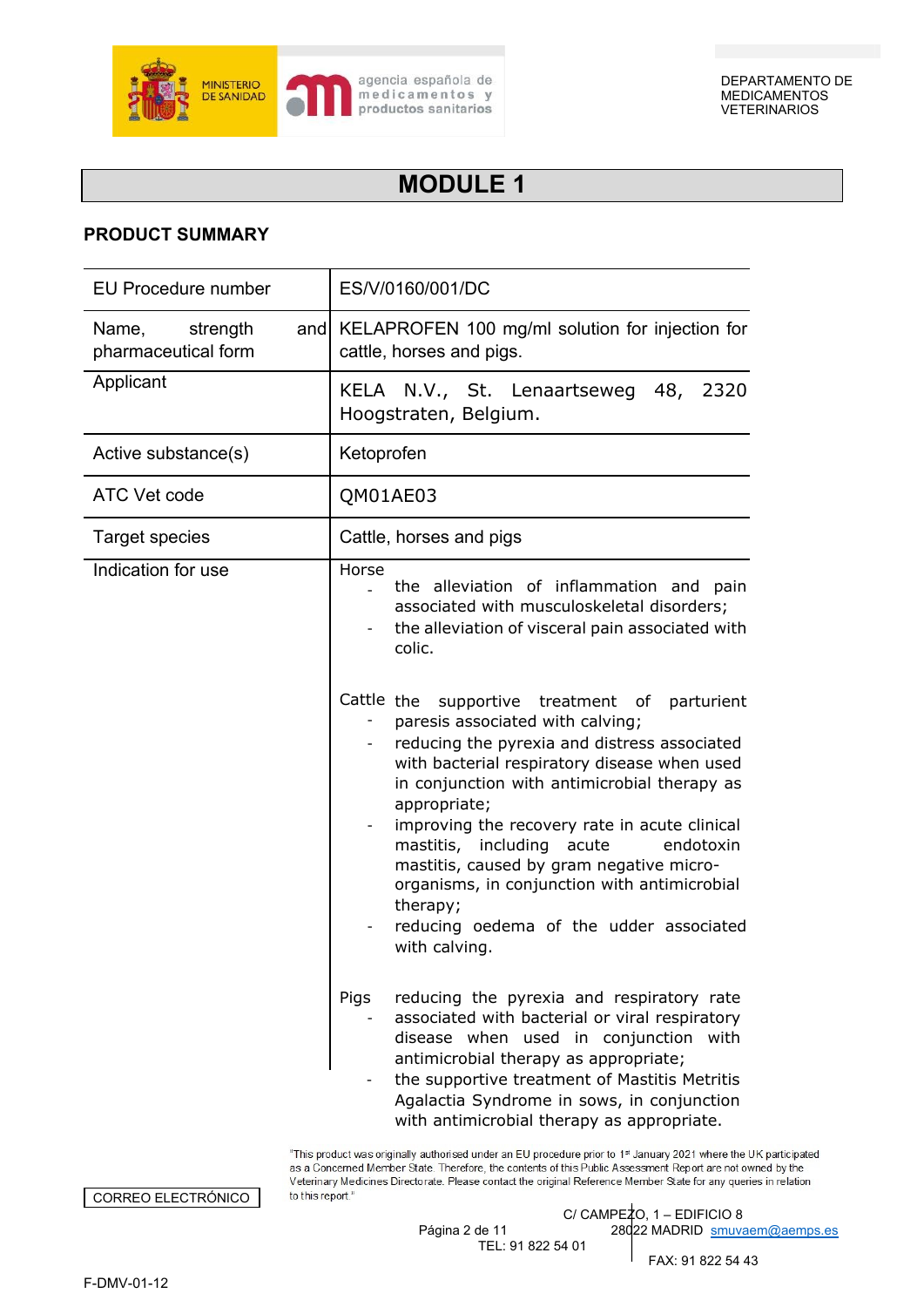

The Summary of Product Characteristics (SPC) for this product is available on the Heads of Medicines Agencies website [\(http://www.hma.eu\)](http://www.hma.eu/).

> "This product was originally authorised under an EU procedure prior to 1st January 2021 where the UK participated as a Concerned Member State. Therefore, the contents of this Public Assessment Report are not owned by the Veterinary Medicines Directorate. Please contact the original Reference Member State for any queries in relation to this report." Página 3de 10 MINISTERIO

**Productos Sanitarios Medicamentos y** DE SANIDAD **Agencia Española de**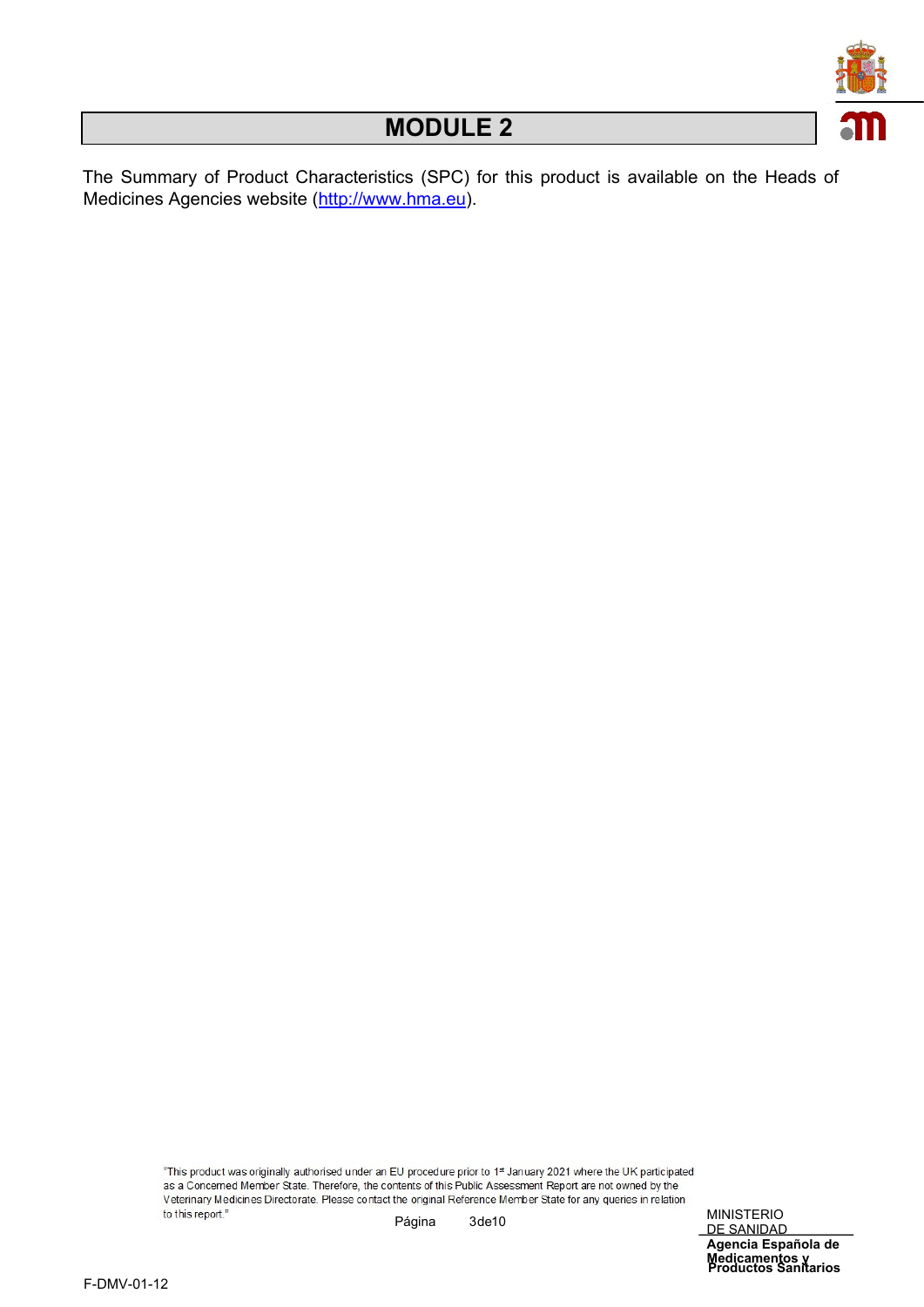

## **PUBLIC ASSESSMENT REPORT**

| Legal basis of original<br>application                                          | Decentralised application in accordance with Article<br>44 of Directive 2001/82/EC as amended. |
|---------------------------------------------------------------------------------|------------------------------------------------------------------------------------------------|
| Date of completion of<br>the original<br>decentralised<br>procedure             | 29/08/2011                                                                                     |
| Date product first<br>authorised in the<br>Reference Member State<br>(MRP only) |                                                                                                |
| <b>Concerned Member States</b><br>for original procedure                        | BE, CY, CZ, DE, EE, FR, HU, IE, LT, LU, NL, PL, RO, UK                                         |

#### **I. SCIENTIFIC OVERVIEW**

#### *For public assessment reports for the first authorisation in a range:*

The product is produced and controlled using validated methods and tests, which ensure the consistency of the product released on the market.

It has been shown that the product can be safely used in the target species; the slight reactions observed are indicated in the SPC.

The product is safe for the user, the consumer of foodstuffs from treated animals and for the environment, when used as recommended. Suitable warnings and precautions are indicated in the SPC.

The efficacy of the product was demonstrated according to the claims made in the SPC. The overall risk/benefit analysis is in favour of granting a marketing authorisation.

## *For applications based on informed consent to another authorisation:*

The quality / safety / efficacy aspects of this product is/are identical to original product. The initial application for original product was assessed before there was a requirement to have a public assessment report, therefore no details in this section are available.

> "This product was originally authorised under an EU procedure prior to 1st January 2021 where the UK participated as a Concerned Member State. Therefore, the contents of this Public Assessment Report are not owned by the Veterinary Medicines Directorate. Please contact the original Reference Member State for any queries in relation to this report." Página 4 de 10 MINISTERIO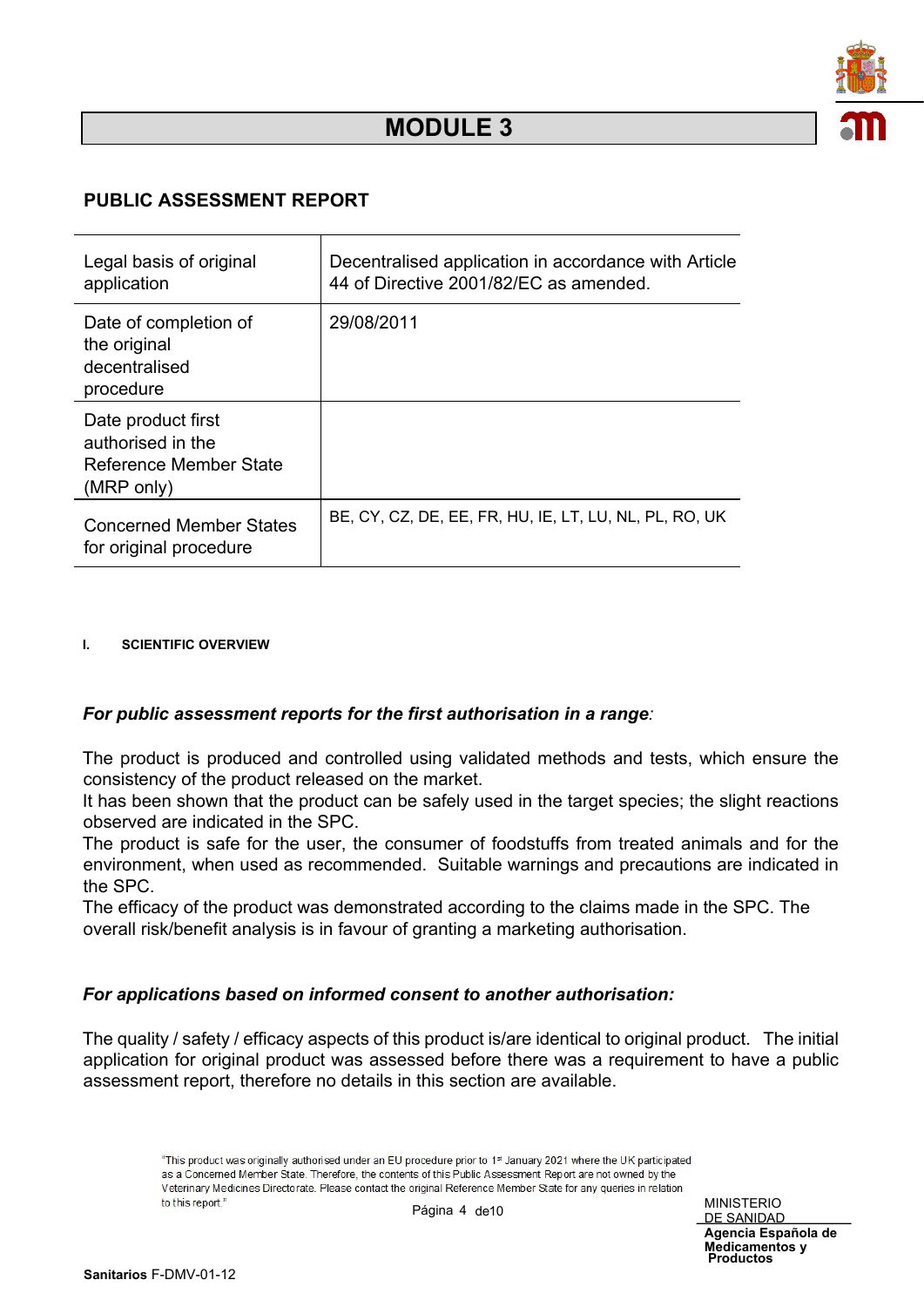#### **II. QUALITY ASPECTS**



## *A. Composition*

The product contains 100 mg of ketoprofen and L arginine, benzyl alcohol (E1519), citric acid monohydrate (E330) and water for injections as excipients.

The product is packed in 50, 100 ml or 250 ml amber glass vials type II. For closing the vial, a rubber closure type I is used, specifically a bromobutyl stopper, over which, for sealing the set, an aluminium capsule is placed. The aluminium overseals are not in contact with the product and follow in house specifications. The particulars of the containers and controls performed are provided and conform to the regulation.

The choice of the presence of preservative are justified.

The product is an established pharmaceutical form and its development is adequately described in accordance with the relevant European guidelines.

## *B. Method of Preparation of the Product*

The product is manufactured fully in accordance with the principles of good manufacturing practice from a licensed manufacturing site*.* 

Process validation data on the product have been presented in accordance with the relevant European guidelines*.* 

## *C. Control of Starting Materials*

The active substance is ketoprofen an established active substance described in the European Pharmacopoeia. The active substance is manufactured in accordance with the principles of good manufacturing practice.

The active substance specification is considered adequate to control the quality of the material. Batch analytical data demonstrating compliance with this specification have been provided.

A copy of the European Pharmacopoeia Certificate of Suitability has been provided.

## *D. Specific Measures concerning the Prevention of the Transmission of Animal Spongiform Encephalopathies*

Scientific data and/or certificates of suitability issued by the EDQM have been provided and compliance with the Note for Guidance on Minimising the Risk of Transmitting Animal Spongiform

"This product was originally authorised under an EU procedure prior to 1st January 2021 where the UK participated as a Concerned Member State. Therefore, the contents of this Public Assessment Report are not owned by the Veterinary Medicines Directorate. Please contact the original Reference Member State for any queries in relation to this report." Página 5 de 10 MINISTERIO

DE SANIDAD

**Productos Agencia Española de Medicamentos y**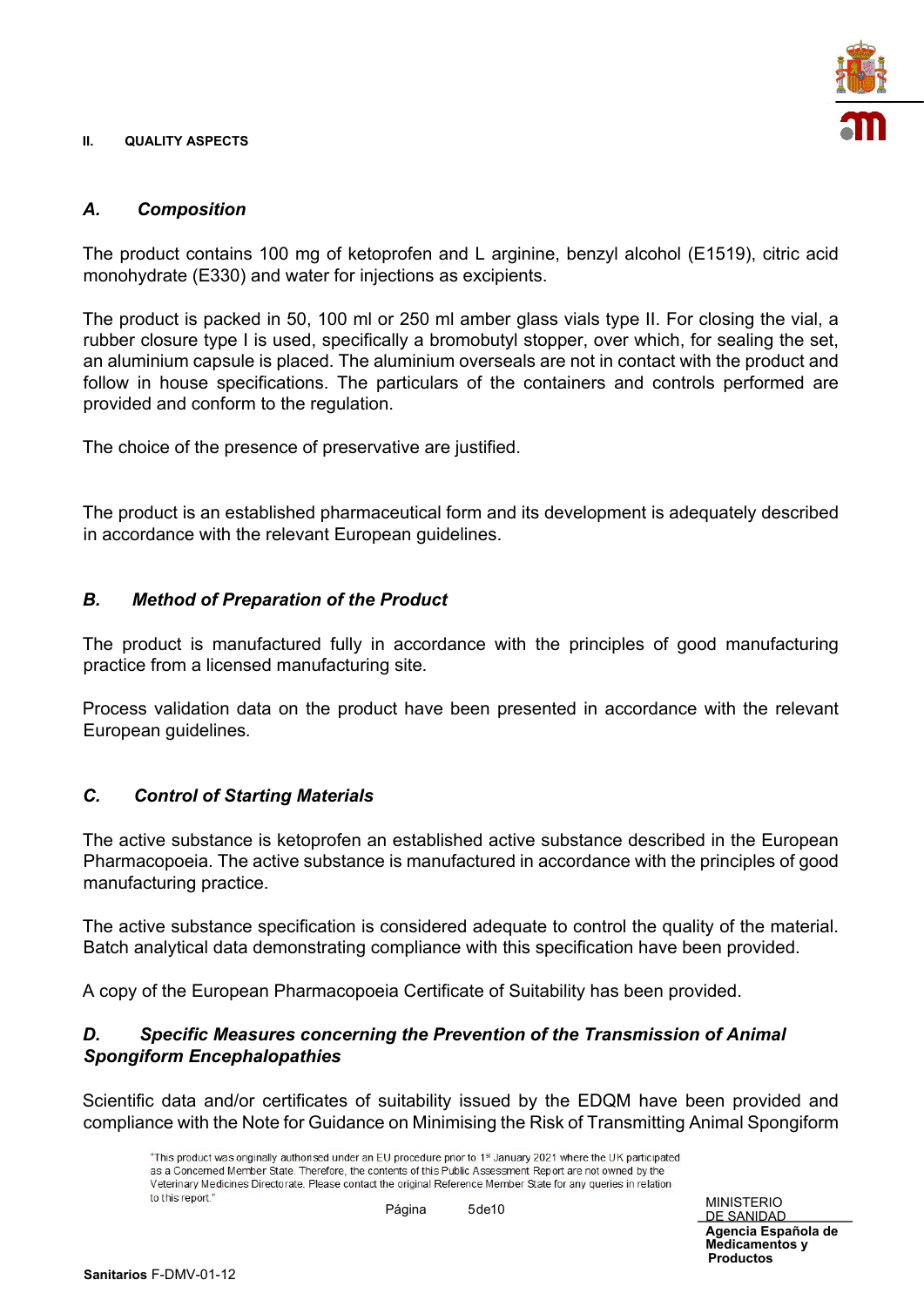

Encephalopathy Agents via Human and Veterinary Medicinal Products has been satisfactorily demonstrated.

## *F. Control Tests on the Finished Product*

The finished product specification controls the relevant parameters for the pharmaceutical form. The tests in the specification, and their limits, have been justified and are considered appropriate to adequately control the quality of the product.

Satisfactory validation data for the analytical methods have been provided.

Batch analytical data from the proposed production site have been provided demonstrating compliance with the specification.

## *G. Stability*

Stability data on the finished product have been provided in accordance with applicable European guidelines, demonstrating the stability of the product throughout its shelf life when stored under the approved conditions.

The claim of 28 days stability after broaching is based on the demonstration of stability for a batch broached and stored 28 days at 25°C.

#### **III. SAFETY AND RESIDUES ASSESSMENT**

As this is a generic application according to Article 13 (1) of Directive 2001/82/EC, as amended, and bioequivalence with a reference product has been demonstrated, results of safety and residue tests are not required, except for species that the product is administered intramuscularly which a residue tests was submitted.

The aspects of safety of this product are identical to the reference product.

Warnings and precautions as listed on the product literature are the same as those of the reference product and are adequate to ensure safety of the product to users, the environment and consumers.

## *III.A Safety Testing*

#### *Pharmacological Studies*

The applicant has not submitted results of safety test since the application was presented according to Article 13 (1) of Directive 2001/82/EC, as amended.

> "This product was originally authorised under an EU procedure prior to 1st January 2021 where the UK participated as a Concerned Member State. Therefore, the contents of this Public Assessment Report are not owned by the Veterinary Medicines Directorate. Please contact the original Reference Member State for any queries in relation to this report." Página 6 de 10 MINISTERIO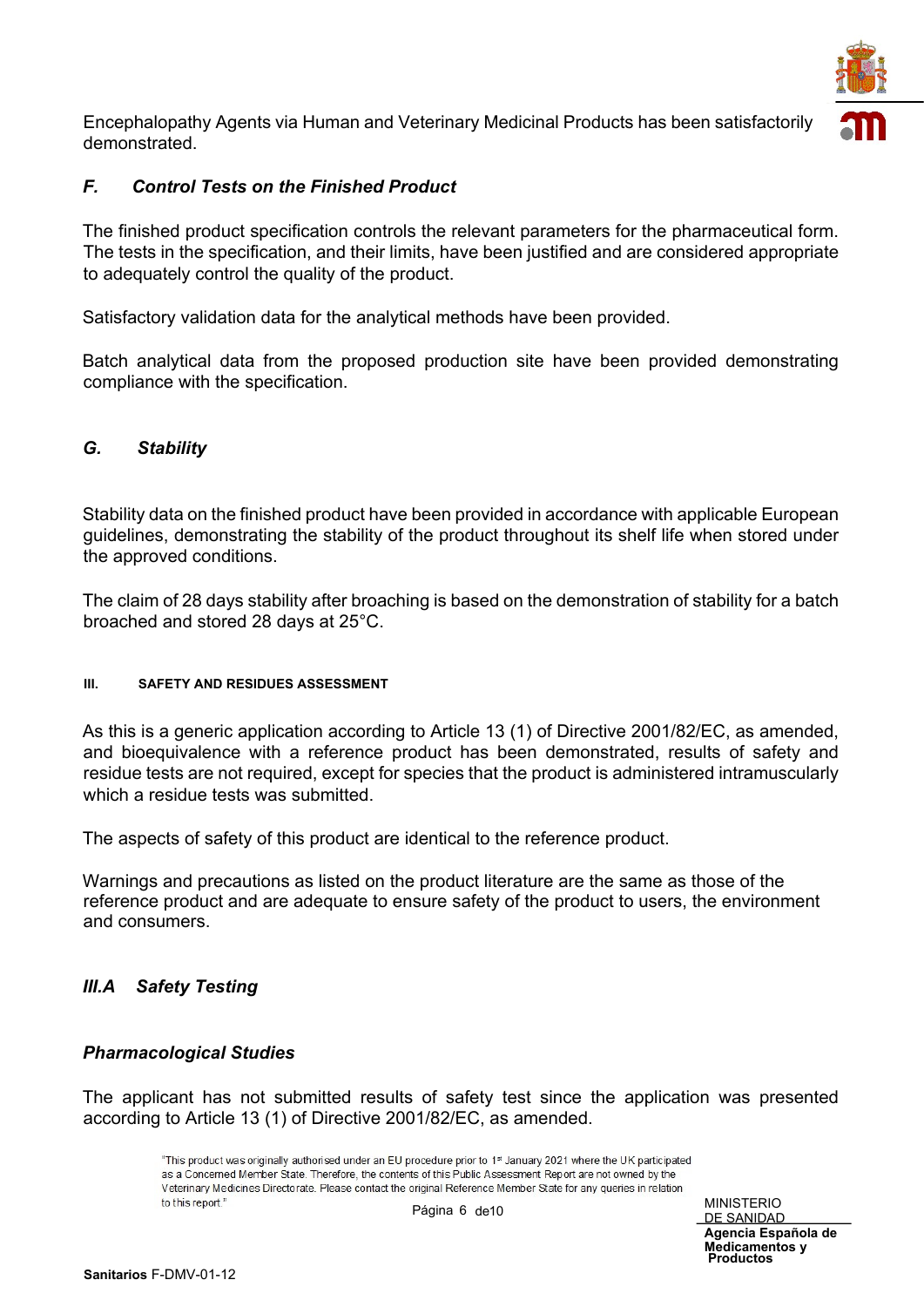## *Toxicological Studies*



The applicant has not submitted results of safety test since the application was presented according to Article 13 (1) of Directive 2001/82/EC, as amended.

## *User Safety*

The applicant submitted a user safety assessment in compliance with the relevant guideline which showed that no further assessment is required.

Warnings and precautions as listed on the product literature are adequate to ensure safety to users of the product.

## *Ecotoxicity*

The applicant provided a first phase environmental risk assessment in compliance with the relevant guideline which showed that no further assessment is required.

Warnings and precautions as listed on the product literature are adequate to ensure safety to the environment when the product is used as directed.

## *III.B Residues documentation*

#### *Residue Studies*

Bioequivalence with the reference product was demonstrated. However, differences at the injection site could occur and thus residue depletion studies were conducted in cattle and pig using the final formulation by intramuscular route.

Concentrations of ketoprofen and its metabolite (RP69400) in target tissues of each animal were quantitated in order to calculate the percent residue with pharmacological activity with respect to the ADI.

The analytical method was LCMS/MS. The method was fully validated.

#### *MRLs*

Ketoprofen is mentioned in Commission Regulation (EU) No 37/2010 of 22 December 2009 on pharmacologically active substances and their classification regarding maximum residue limits in foodstuffs of animal origin and no MRL is required.

#### *Withdrawal Periods*

Based on the data provided the following withdrawal periods were established:

"This product was originally authorised under an EU procedure prior to 1st January 2021 where the UK participated as a Concerned Member State. Therefore, the contents of this Public Assessment Report are not owned by the Veterinary Medicines Directorate. Please contact the original Reference Member State for any queries in relation to this report." Página 7 de 10 MINISTERIO

DE SANIDAD

**Productos Agencia Española de Medicamentos y**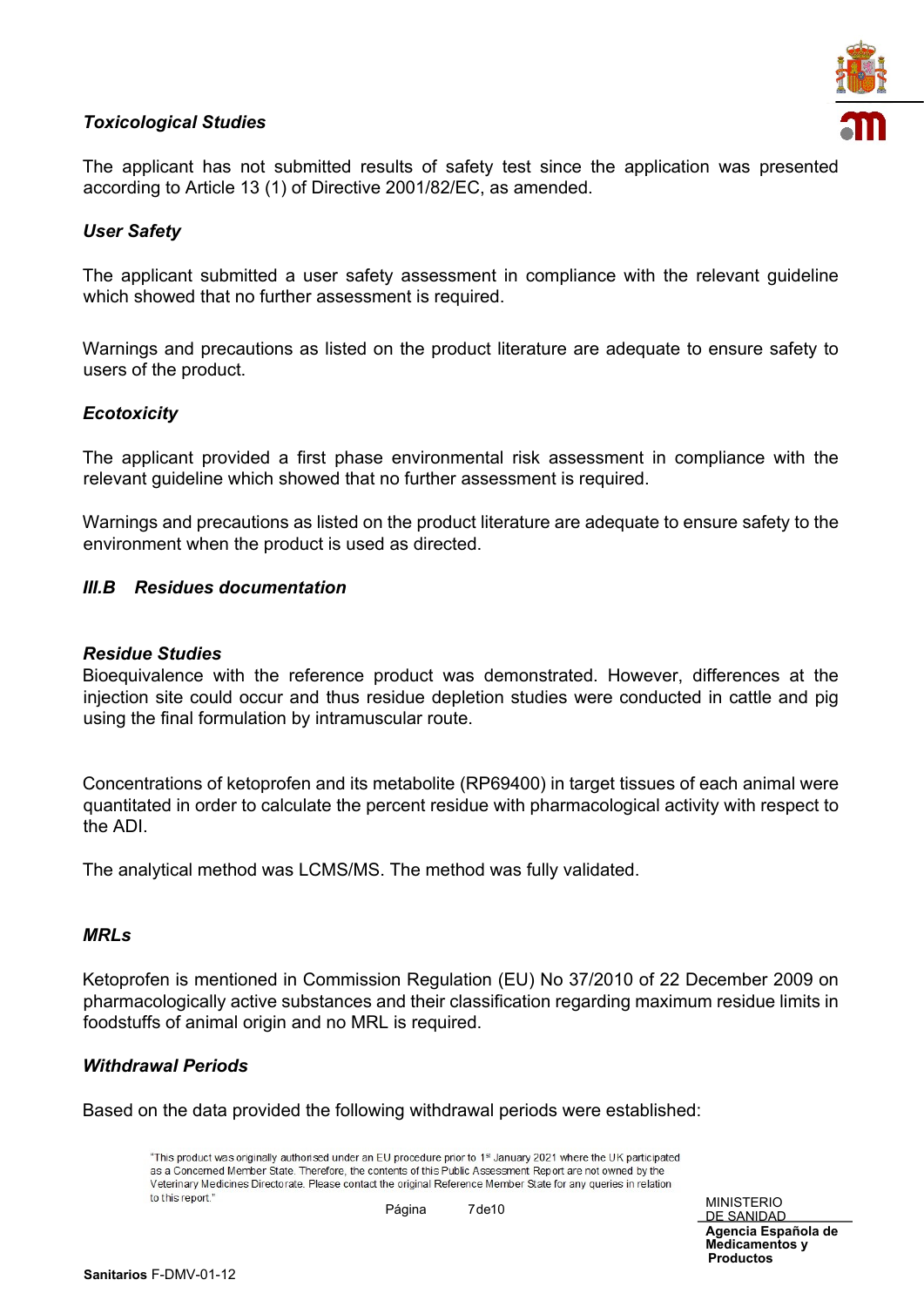

Cattle: Meat and offal: - IV: 1 day - IM: 2 days Milk: zero hours

Horses: Meat and offal: 1 day Milk: Not authorised for use in lactating animals producing milk for human consumption

Pigs: Meat and offal: 2 days

> "This product was originally authorised under an EU procedure prior to 1st January 2021 where the UK participated as a Concerned Member State. Therefore, the contents of this Public Assessment Report are not owned by the Veterinary Medicines Directorate. Please contact the original Reference Member State for any queries in relation to this report." Página 8 de 10 MINISTERIO

**Productos Medicamentos y** DE SANIDAD **Agencia Española de**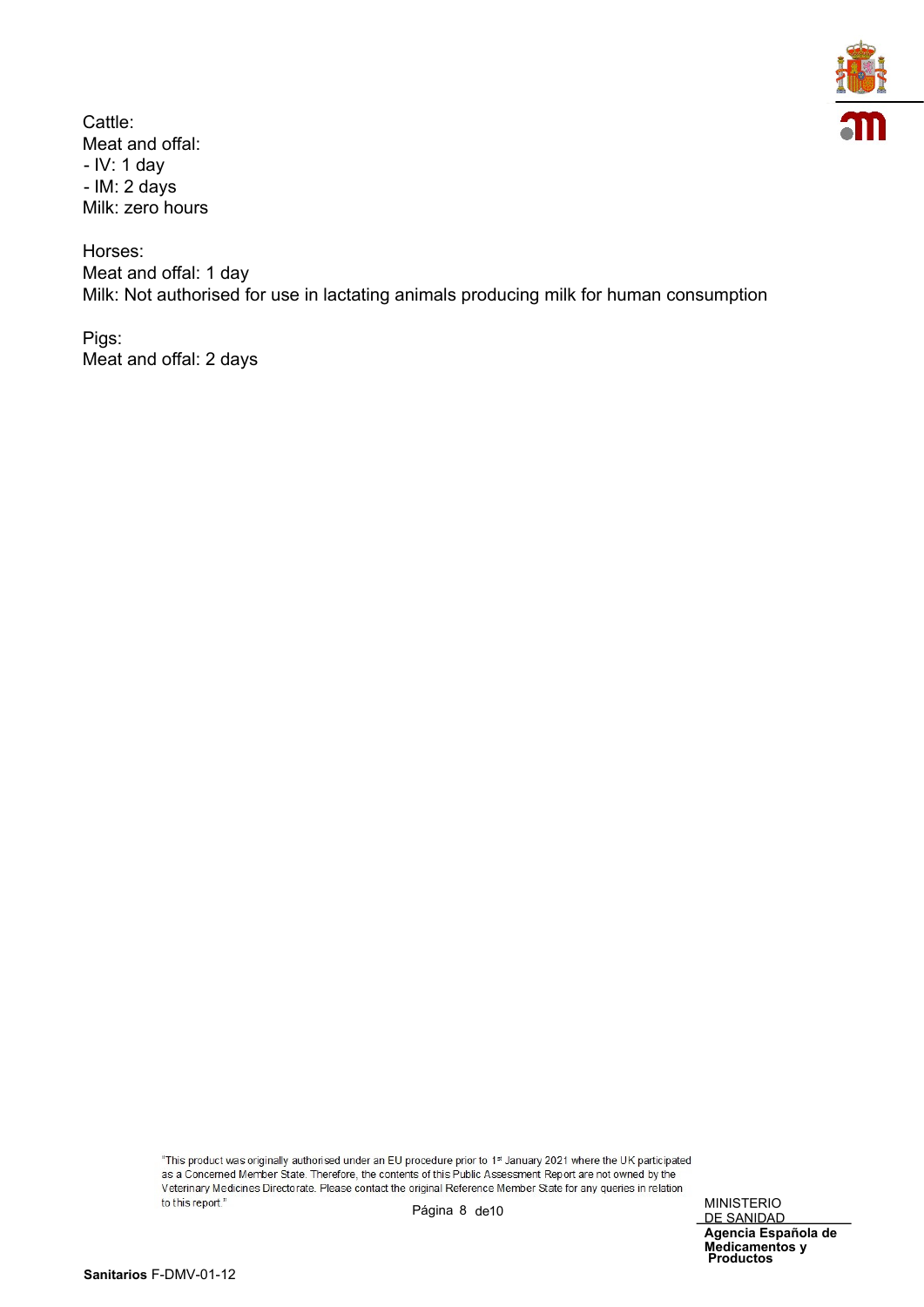

#### **IV. CLINICAL ASSESSMENT**

As this is a generic application according to Article 13 of Directive 2001/82/EC as amended, and bioequivalence with a reference product has been demonstrated, efficacy studies are not required. The efficacy claims for this product are equivalent to those of the reference product.

#### *IV.A Pre-Clinical Studies*

## *Pharmacology*

The applicant has submitted two bioequivalence studies performed between the products: Ketofen 10% RTU and Kelaprofen 10% for target species: cattle and pig. A single intramuscular injection was administered to an appropriate number of animals. The pivotal parameters to demonstrate bioequivalence are the Area Under the

In pigs, confidence intervals calculated from Cmax and AUC were within the stipulated range of 80-125%, bioequivalence was therefore established.

In cattle, the confidence intervals calculated were within the equivalence bounds: from AUC 80-125% and from Cmax 70-143%

#### *Tolerance in the Target Species of Animals*

concentration/time Curve (AUC) and Cmax (peak concentration).

Local and systemic tolerance was monitored after intramuscular administration during the bioequivalence studies. Separate tolerance animal studies were not done.

#### *IV.B Clinical Studies*

The applicant has not submitted results of clinical studies since the application was presented according to Article 13 (1) of Directive 2001/82/EC, as amended

#### **V . OVERALL CONCLUSION AND BENEFIT– RISK ASSESSMENT**

The data submitted in the dossier demonstrate that when the product is used in accordance with the Summary of Product Characteristics, the risk benefit profile for the target species is favourable and the quality and safety of the product for humans and the environment is acceptable.

"This product was originally authorised under an EU procedure prior to 1st January 2021 where the UK participated as a Concerned Member State. Therefore, the contents of this Public Assessment Report are not owned by the Veterinary Medicines Directorate. Please contact the original Reference Member State for any queries in relation to this report." Página 9 de 10 MINISTERIO